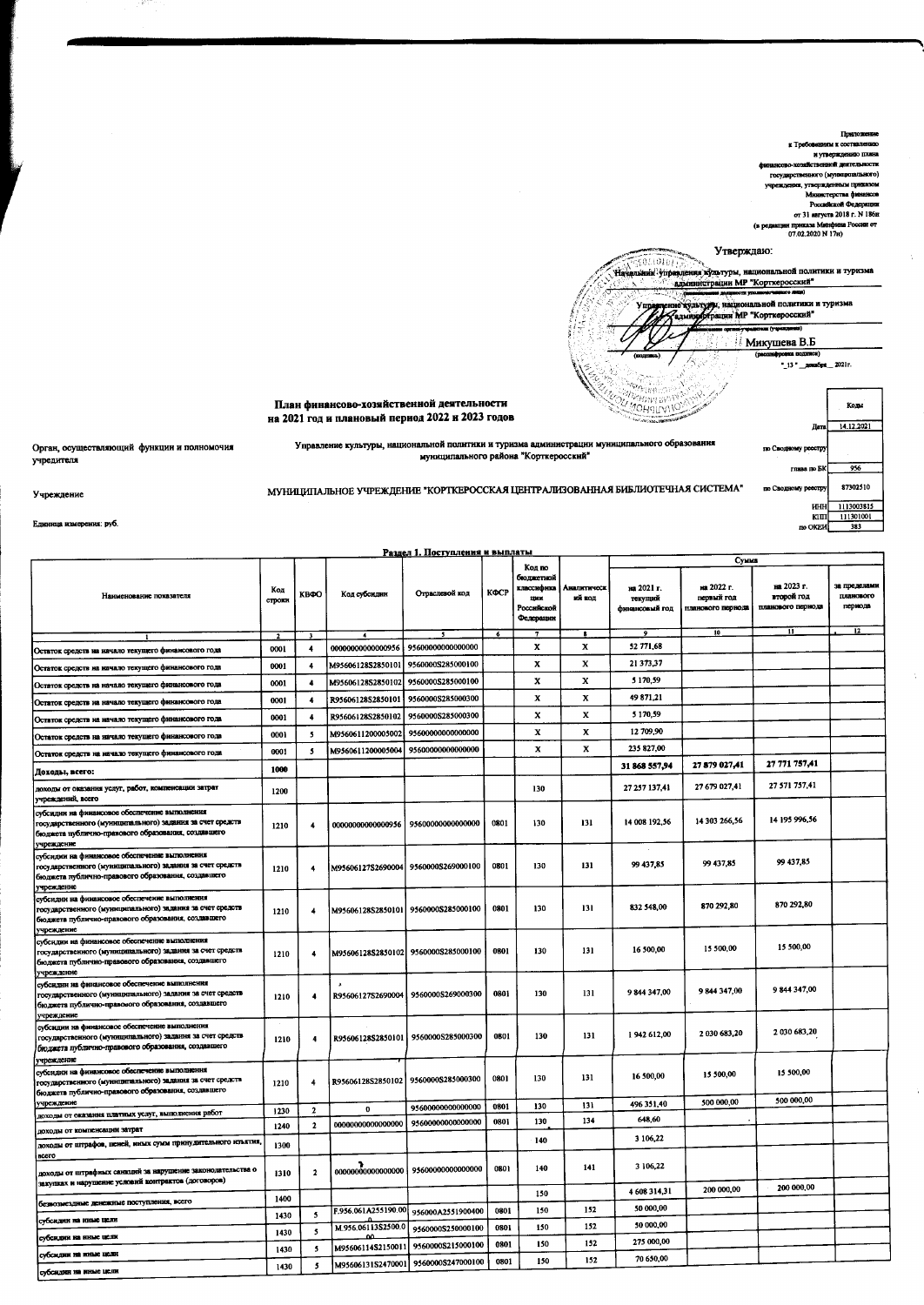|                                                                                                                              |      |                          | R.956.06113S2500.00      |                                       |      |      | 152 | 446 250,00    |                          |               |  |
|------------------------------------------------------------------------------------------------------------------------------|------|--------------------------|--------------------------|---------------------------------------|------|------|-----|---------------|--------------------------|---------------|--|
| убсидин на нные цели                                                                                                         | 1430 | 5                        |                          | 9560000S250000300                     | 0801 | 150  |     |               |                          |               |  |
| убсидин на иные цели                                                                                                         | 1430 | 5                        | R95606112S2150005        | 9560000S215000300                     | 0801 | 150  | 152 | 148 360,25    |                          |               |  |
| убсидии на иные цели                                                                                                         | 1430 | 5                        | R95606114S2150011        | 9560000S215000300                     | 0801 | 150  | 152 | 2475 000,00   |                          |               |  |
| убсидин на иные цели                                                                                                         | 1430 | 5                        | R95606131S2470001        | 9560000S247000300                     | 0801 | 150  | 152 | 70 650,00     |                          |               |  |
|                                                                                                                              | 1430 | 5                        | <b>M9560611200005003</b> | 95600000000000000                     | 0801 | 150  | 152 | 292 500,00    |                          |               |  |
| убсидии на иные цели                                                                                                         |      | 5                        | M9560611200005004        | 95600000000000000                     | 0801 | 150  | 152 | 430 814,00    |                          |               |  |
| зубсидин на иные цели                                                                                                        | 1430 |                          |                          | 95600000000000102                     | 0801 | 150  | 152 | 62 000,00     |                          |               |  |
| субсидин на иные цели                                                                                                        | 1430 | 5                        | M9560611200005004        |                                       |      |      |     |               |                          |               |  |
| субсидин на иные цели                                                                                                        | 1430 | -5                       | M95606112S2150005        | 9560000S215000100                     | 0801 | 150  | 152 | 37 090,06     |                          |               |  |
| субсидим на иные цели                                                                                                        | 1430 | -5                       | M9560612600000000        | 95600000000000000                     | 0801 | 150  | 152 | 180 000,00    |                          |               |  |
| гранты, пожертвования, нные безвозмездные перечисления от                                                                    |      |                          | $\bf{0}$                 | 95602000000000180                     | 0801 | 150  | 155 | 20 000,00     | 200 000,00               | 200 000,00    |  |
| юридических и физических лиц                                                                                                 | 1440 | 2                        |                          |                                       |      |      |     |               |                          | 27 771 757,41 |  |
| Расходы, всего                                                                                                               | 2000 |                          |                          |                                       |      | x    |     | 32 251 308,28 | 27 879 027,41            |               |  |
| на выплаты персоналу, всего                                                                                                  | 2100 |                          |                          |                                       |      | X    |     | 22 108 141,85 | 22 460 396,85            | 22 460 396,85 |  |
|                                                                                                                              | 2110 | 4                        |                          | 00000000000000956 95600000000000000   | 0801 | 111  | 211 | 9 138 835,50  | 9 3 23 7 12,00           | 9 323 712,00  |  |
| оплата труда                                                                                                                 | 2110 | 4                        | 0000000000000956         | 9560000000000000                      | 0801 | 111  | 266 | 128 233,92    |                          |               |  |
| оплата труда                                                                                                                 |      |                          |                          | 9560000S269000100                     | 0801 | 111  | 211 | 76 373,16     | 76 373,16                | 76 373,16     |  |
| оплата труда                                                                                                                 | 2110 | 4                        | M95606127S2690004        |                                       |      |      |     | 7 560 942,00  | 7 560 942,00             | 7 560 942,00  |  |
| оплата труда                                                                                                                 | 2110 | 4                        | R95606127S2690004        | 95600008269000300                     | 0801 | 111  | 211 |               |                          |               |  |
| прочие выплаты персоналу, в том чнеле компенсационного                                                                       | 2120 | $\mathbf{2}$             | 00000000000000000        | 95600000000000000                     | 0801 | 112  | 212 | 85 000,00     | 85 000,00                | 85 000,00     |  |
| характера<br>прочне выплаты персоналу, в том числе компенсационного                                                          |      |                          | 00000000000000000        | 95600000000000000                     | 0801 | 112  | 222 | 10 000,00     | 10 000,00                | 10 000,00     |  |
| характор                                                                                                                     | 2120 | 2                        |                          |                                       |      |      |     |               | 23 000,00                | 23 000,00     |  |
| прочне выплаты персоналу, в том чнеле компенсационного                                                                       | 2120 | 2                        | 0000000000000000         | 95600000000000000                     | 0801 | 112  | 226 | 23 000,00     |                          |               |  |
| характера<br>прочне выплаты персоналу, в том числе компенсационного                                                          | 2120 | 4                        | 0000000000000956         | 95600000000000000                     | 0801 | 112  | 214 | 103 103,70    | 400 000,00               | 400 000,00    |  |
| характери                                                                                                                    |      |                          |                          |                                       |      |      |     | 1 283,88      |                          |               |  |
| прочие выплаты персоналу, в том числе компенсационного<br>характер                                                           | 2120 | 4                        | 0000000000000956         | 95600000000000000                     | 0801 | 112  | 266 |               |                          |               |  |
| взносы по обязательному социальному страхованию на выплаты                                                                   |      |                          |                          |                                       |      | 119  |     | 4 981 369,69  | 4 981 369,69             | 4 981 369,69  |  |
| по оплате труда работников и нные выплаты работникам                                                                         | 2140 |                          |                          |                                       |      |      |     |               |                          |               |  |
| учреждений, всего                                                                                                            | 2141 | 4                        | 0000000000000956         | 95600000000000000                     | 0801 | 119  | 213 | 2674900,00    | 2674900,00               | 2674900,00    |  |
| на выплаты по оплате труда                                                                                                   | 2141 | 4                        | M95606127S2690004        | 9560000S269000100                     | 0801 | 119  | 213 | 23 064,69     | 23 064,69                | 23 064,69     |  |
| на выплаты по оплате труда                                                                                                   |      |                          |                          |                                       | 0801 | 119  | 213 | 2 283 405,00  | 2 283 405,00             | 2 283 405,00  |  |
| на выплаты по оплате труда                                                                                                   | 2141 | $\overline{\phantom{a}}$ | R95606127S2690004        | 9560000S269000300                     |      |      |     | 50 000,00     |                          |               |  |
| социальные и иные выплаты населению, всего                                                                                   | 2200 |                          |                          |                                       |      | 300  |     |               |                          |               |  |
| на премирование физических лиц за достижения в области                                                                       |      |                          |                          | F.956.061A255190.00 956000A2551900400 |      |      | 296 | 50 000,00     |                          |               |  |
| культуры, искусства, образования, науки и техники, а также на<br>предоставление грантов с целью поддержки проектов в области | 2230 | $\cdot$                  | o                        |                                       | 0801 | 350  |     |               |                          |               |  |
| науки, культуры и искусства                                                                                                  |      |                          |                          |                                       |      |      |     | 88 313,75     | 151 620,00               | 151 620,00    |  |
| уплата налогов, сборов и ниых платежей, всего                                                                                | 2300 |                          |                          |                                       |      | 850  |     |               |                          | 4 620,00      |  |
| налог на имущество организаций и земельный налог                                                                             | 2310 | $\overline{\mathbf{4}}$  | 00000000000000956        | 95604100000851290                     | 0801 | 851  | 291 | 4 620,00      | 4 620,00                 |               |  |
|                                                                                                                              | 2310 | 4                        | 00000000000000956        | 95604200000851290                     | 0801 | 851  | 291 | 72 837,75     | 136 000,00               | 136 000,00    |  |
| налог на имущество организаций и земельный налог                                                                             |      |                          |                          |                                       |      |      |     |               |                          | 11 000,00     |  |
| иные налоги (включаемые в состав расходов) в бюджеты<br>бюджетной системы Российской Федерации, а также                      | 2320 | 2                        |                          | 00000000000000000   95600000000000000 | 0801 | 852  | 292 | 1 000,00      | 11 000,00                |               |  |
| государственная пошлина                                                                                                      |      |                          |                          |                                       |      |      |     |               |                          |               |  |
| уплата штрафов (в том числе административных), пеней, нимх                                                                   | 2330 | $\mathbf{z}$             |                          | 00000000000000000 95600000000000000   | 0801 | 853  | 292 | 9856,00       |                          |               |  |
| платежей                                                                                                                     | 2600 |                          |                          |                                       |      | x    |     | 10 004 852,68 | 5 267 010,56             | 5 159 740,56  |  |
| расходы на закупку товаров, работ, услуг, всего<br>закупку товаров, работ, услуг в целях капитального ремонта                |      | $\mathbf{2}$             | 00000000000000000        | 95602000000000180                     | 0801 | 243  | 225 | 9 000,00      |                          |               |  |
| государственного (муниципального) нмущества                                                                                  | 2630 |                          |                          |                                       |      |      |     |               |                          |               |  |
| закупку товаров, работ, услуг в целях капитального ремонта                                                                   | 2630 | 5                        | M.956.06113S2500.0<br>00 | 9560000S250000100                     | 0801 | 243  | 225 | 50 000,00     |                          |               |  |
| государственного (муниципального) имущества<br>закупку товаров, работ, услуг в целях капитального ремонта                    |      | 5                        | R,956.06113S2500.00      | 9560000S250000300                     | 0801 | 243  | 225 | 446 250,00    |                          |               |  |
| государственного (муниципального) имущества                                                                                  | 2630 |                          | 0                        |                                       |      | 244  |     | 6759 510,10   | 2 366 034,56             | 2 258 764,56  |  |
| прочую закупку товаров, работ и услуг                                                                                        | 2640 |                          |                          |                                       |      |      |     |               | 25 000,00                | 25 000,00     |  |
| расходы на закупку услуг связи                                                                                               | 2641 | $\mathbf{2}$             | 0000000000000000         | 95600000000000000                     | 0801 | 244  | 221 | 25 000,00     |                          | 340 800,00    |  |
|                                                                                                                              | 2641 | 4                        | 00000000000000956        | 95600000000000000                     | 0801 | 244  | 221 | 432 443,00    | 448 070,00               |               |  |
| расходы на закупку услуг связи                                                                                               | 2642 | $\overline{\mathbf{z}}$  | 00000000000000000        | 95600000000000000                     | 0801 | 244  | 222 | 15 000,00     | 15 000,00                | 15 000,00     |  |
| расходы на закупку транспортных услуг                                                                                        |      | $\overline{2}$           | 00000000000000000        | 95602000000000180                     | 0801 | 244  | 222 |               | 10 000,00                | 10 000,00     |  |
| расходы на закупку транспортных услуг                                                                                        | 2642 |                          |                          | 95600000000000000                     | 0801 | 244  | 223 | 193 764,56    | 215 964,56               | 215 964,56    |  |
| расходы на оплату коммунальных услуг                                                                                         | 2643 | $\overline{4}$           | 0000000000000956         |                                       |      | 244  | 223 | 31893,60      |                          |               |  |
| расходы на оплату коммунальных услуг                                                                                         | 2643 | $\overline{4}$           | M95606128S2850101        | 9560000\$285000100                    | 0801 |      |     | 21 670,59     | 15 500,00                | 15 500,00     |  |
| расходы на оплату коммунальных услуг                                                                                         | 2643 | $\overline{\phantom{a}}$ |                          | M95606128S2850102 9560000S285000100   | 0801 | 244  | 223 |               |                          |               |  |
|                                                                                                                              | 2643 | 4                        | R95606128S2850101        | 9560000S285000300                     | 0801 | 244  | 223 | 74 418,40     |                          |               |  |
| расходы на оплату коммунальных услуг                                                                                         | 2643 | 4                        | R95606128S2850102        | 9560000S285000300                     | 0801 | 244  | 223 | 21 670 59     | 15 500,00                | 15 500,00     |  |
| расходы на оплату коммунальных услуг                                                                                         |      | $\mathbf{z}$             | 00000000000000000        | 95602000000000180                     | 0801 | 244  | 224 |               | 10 000,00                | 10 000,00     |  |
| расходы на аренду                                                                                                            | 2644 |                          |                          | 95600000000000000                     | 0801 | 244  | 225 | 52 000,00     | 52 000,00                | 52 000,00     |  |
| расходы на содержание имущества                                                                                              | 2645 | $\mathbf{2}$             | 00000000000000000        |                                       |      | 244  | 225 | 174 176,49    |                          |               |  |
| расходы на содержание имущества                                                                                              | 2645 | 4                        | 00000000000000956        | 9560000000000000                      | 0801 |      |     | 583 624,00    |                          | $\sim$        |  |
| расходы на содержание имущества                                                                                              | 2645 | 5                        | M9560611200005004        | 9560000000000000                      | 0801 | 244  | 225 |               | 50 000,00                | 50 000,00     |  |
| расходы на оплату прочих услуг и работ                                                                                       | 2646 | $\mathbf{2}$             | 00000000000000000        | 95600000000000000                     | 0801 | 244  | 226 | 110 000,00    |                          |               |  |
|                                                                                                                              | 2646 | $\overline{\mathbf{2}}$  | 0000000000000000         | 95602000000000180                     | 0801 | 244  | 226 |               | 97 000,00                | 97 000,00     |  |
| расходы на оплату прочих услуг и работ                                                                                       |      | 4                        | 0000000000000956         | 95600000000000000                     | 0801 | 244  | 226 | 621 112,20    | 600 000,00               | 600 000,00    |  |
| расходы на оплату прочих услуг и работ                                                                                       | 2646 |                          |                          | 9560000S215000100                     | 0801 | 244  | 226 | 7000,00       |                          |               |  |
| расходы на оплату прочих услуг и работ                                                                                       | 2646 | $\overline{\mathbf{5}}$  | M95606114S2150011        |                                       |      |      | 226 | 143 036,30    | $\overline{\phantom{a}}$ |               |  |
| расходы на оплату прочих услуг и работ                                                                                       | 2646 |                          | R95606112S2150005<br>5   | 9560000S215000300                     | 0801 | -244 |     |               |                          |               |  |
|                                                                                                                              | 2646 |                          | R95606114S2150011<br>5   | 9560000S215000300                     | 0801 | 244  | 226 | 51 904,00     |                          |               |  |
| расходы на оплату прочих услуг и работ                                                                                       | 2646 |                          | M9360611200005002<br>5   | 9560000000000000                      | 0801 | 244  | 226 | 12 709,90     |                          |               |  |
| расходы на оплату прочих услуг и работ                                                                                       |      |                          | M9560611200005003<br>5   | 95600000000000000                     | 0801 | 244  | 226 | 292 500,00    |                          |               |  |
| расходы на оплату прочих услуг и работ                                                                                       | 2646 |                          |                          | 95600000000000000                     | 0801 | 244  | 226 | 83 017,00     |                          |               |  |
| расходы на оплату прочих услуг и работ                                                                                       | 2646 |                          | M9560611200005004<br>5   |                                       |      |      | 226 | 35 759,07     |                          |               |  |
| расходы на оплату прочих услуг и работ                                                                                       | 2646 |                          | M95606112S2150005<br>5   | 9560000S215000100                     | 0801 | 244  |     |               |                          |               |  |
|                                                                                                                              | 2646 |                          | 5                        | M9560612600000000 956000000000000000  | 0801 | 244  | 226 | 45 962,56     |                          |               |  |
| расходы на оплату прочих услуг и работ                                                                                       |      |                          |                          |                                       |      |      |     |               |                          |               |  |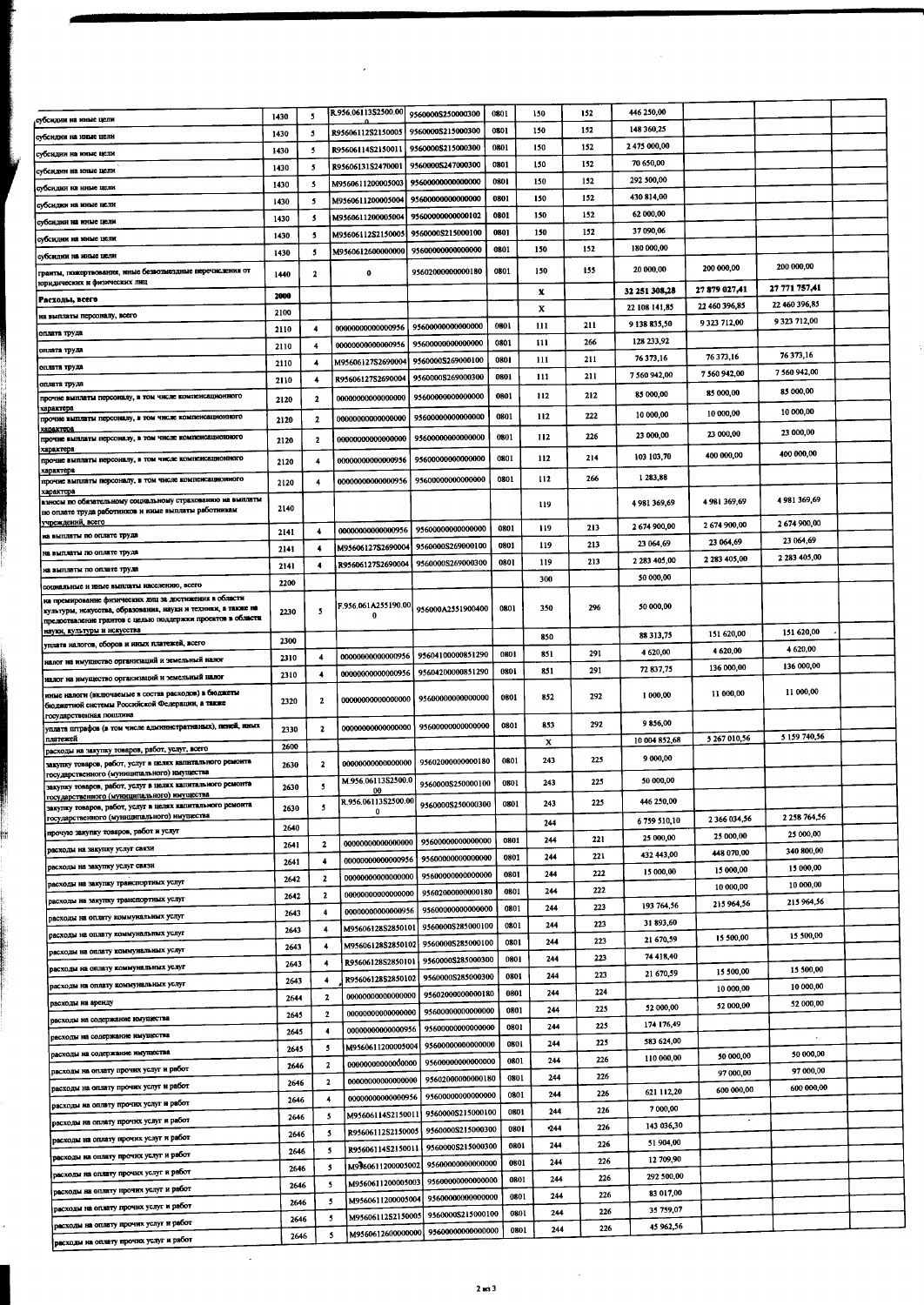|                                              |      |                          |                   |                                     |      |     |     | 20 000,00         | 90 000,00    | 90 000,00    |  |
|----------------------------------------------|------|--------------------------|-------------------|-------------------------------------|------|-----|-----|-------------------|--------------|--------------|--|
| расходы на приобретение основных средств     | 2647 | $\mathbf{2}$             | 00000000000000000 | 95600000000000000                   | 0801 | 244 | 310 |                   | 500 000,00   | 500 000,00   |  |
| расходы на приобретение основных средств     | 2647 |                          | 0000000000000956  | 95600000000000000                   | 0801 | 244 | 310 | 493 031,46        |              |              |  |
| расходы на приобретение основных средств     | 2647 | 5.                       | M95606114S2150011 | 9560000S215000100                   | 0801 | 244 | 310 | 193 640,00        |              |              |  |
| расходы на прнобретенне основных средств     | 2647 | 5                        | M95606131S2470001 | 9560000S247000100                   | 0301 | 244 | 310 | 70 650,00         |              |              |  |
| расходы на приобретение основных средств     | 2647 | 5                        | R95606112S2150005 | 9560000S215000300                   | 0801 | 244 | 310 | 5323.95           |              |              |  |
| расходы на приобретение основных средств     | 2647 | $\mathbf{s}$             | R95606114S2150011 | 9560000S215000300                   | 0801 | 244 | 310 | 2 2 8 2 5 1 7 3 0 |              |              |  |
| расходы на приобретение основных средств     | 2647 | 5                        | R95606131S2470001 | 9560000S247000300                   | 0801 | 244 | 310 | 70 650,00         |              |              |  |
| расходы на приобретение основных средств     | 2647 | 5                        | M95606112S2150005 | 9560000S215000100                   | 0801 | 244 | 310 | 1330.99           |              |              |  |
| расходы на приобретение основных средств     | 2647 | 5                        | M9560612600000000 | 95600000000000000                   | 0801 | 244 | 310 | 40 000,00         | 20 000,00    | 20 000,00    |  |
| расходы на приобретение материальных запасов | 2648 | $\mathbf{2}$             | 00000000000000000 | 95600000000000000                   | 0801 | 244 | 343 | 25 000,00         | 30 000,00    | 30 000,00    |  |
| расходы на приобретение материальных запасов | 2648 | $\mathbf{2}$             | 00000000000000000 | 95600000000000000                   | 0801 | 244 | 344 | 15 000,00         | 60 000,00    | 60 000,00    |  |
| расходы на приобретение материальных запасов | 2648 | $\mathbf{2}$             | 00000000000000000 | 95600000000000000                   | 0801 | 244 | 346 | 100 106,22        | 23 000,00    | 23 000,00    |  |
| расходы на приобретение материальных запасов | 2648 | $\mathbf{2}$             | 00000000000000000 | 95602000000000180                   | 0801 | 244 | 343 |                   |              | 50 000,00    |  |
| расходы на приобретение материальных запасов | 2648 | $\overline{2}$           | 00000000000000000 | 95602000000000180                   | 0801 | 244 | 346 | 11 000,00         | 50 000,00    |              |  |
| расходы на приобретение материальных запасов | 2648 | $\overline{\phantom{a}}$ | 0000000000000956  | 95600000000000000                   | 0801 | 244 | 346 | 22 621,78         |              |              |  |
| расходы на приобретение материальных запасов | 2648 | 5                        | M95606114S2150011 | 9560000S215000100                   | 0801 | 244 | 346 | 74 360,00         |              |              |  |
| расходы на приобретение материальных запасов | 2648 | 5                        | R95606114S2150011 | 9560000S215000300                   | 0801 | 244 | 346 | 140 578,70        |              |              |  |
| расходы на прнобретение материальных запасов | 2648 | 5                        | M9560611200005004 | 95600000000000102                   | 0801 | 244 | 344 | 62 000,00         |              |              |  |
| расходы на приобретение материальных запасов | 2648 | -5                       |                   | M9560612600000000 95600000000000000 | 0801 | 244 | 343 | 6 604,20          |              |              |  |
| расходы на приобретение материальных запасов | 2648 | 5                        | M9560612600000000 | 95600000000000000                   | 0801 | 244 | 346 | 65 863,83         |              | 29 000,00    |  |
| прочую закупку товаров, работ и услуг        | 2649 | $\mathbf{r}$             |                   | 00000000000000000 95600000000000000 | 0801 | 244 | 349 | 9 000,00          | 29 000,00    | 10 000,00    |  |
| прочую закупку товаров, работ и услуг        | 2649 | $\overline{2}$           | 00000000000000000 | 95602000000000180                   | 0801 | 244 | 349 |                   | 10 000,00    |              |  |
| прочую закупку товаров, работ и услуг        | 2649 |                          | M9560612600000000 | 95600000000000000                   | 0801 | 244 | 349 | 21 569,41         |              | 870 292.80   |  |
|                                              | 2660 |                          |                   | M95606128S2850101 9560000S285000100 | 0801 | 247 | 223 | 822 027.77        | 870 292,80   | 2 030 683,20 |  |
| закупку энергетических ресурсов              | 2660 |                          | R95606128S2850101 | 9560000S285000300                   | 0801 | 247 | 223 | 1918064,81        | 2 030 683,20 |              |  |
| закупку энергетических ресурсов              | 3000 |                          |                   |                                     |      | 100 |     | $-144,00$         |              |              |  |
| Выплаты, уменьшающие доход, всего            | 3010 | $\mathbf{2}$             | 0000000000000000  | 95600000000000000                   | 0801 |     | 189 | -144,00           |              |              |  |
| налог на прибыль                             |      |                          |                   |                                     |      |     |     |                   |              |              |  |

 $\overline{\mathcal{C}}$ 

 $\frac{1}{2}$ 

 $\mathcal{A}^{\mathcal{A}}$ 

 $\label{eq:2.1} \frac{1}{\sqrt{2}}\int_{\mathbb{R}^3}\frac{1}{\sqrt{2}}\left(\frac{1}{\sqrt{2}}\int_{\mathbb{R}^3}\frac{1}{\sqrt{2}}\left(\frac{1}{\sqrt{2}}\int_{\mathbb{R}^3}\frac{1}{\sqrt{2}}\left(\frac{1}{\sqrt{2}}\int_{\mathbb{R}^3}\frac{1}{\sqrt{2}}\right)\frac{1}{\sqrt{2}}\right)\frac{1}{\sqrt{2}}\right)=\frac{1}{2}\int_{\mathbb{R}^3}\frac{1}{\sqrt{2}}\int_{\mathbb{R}^3}\frac{1}{\sqrt{2}}\frac{1}{\$ 

 $\label{eq:2} \frac{1}{\sqrt{2}}\left(\frac{1}{\sqrt{2}}\right)^2\left(\frac{1}{\sqrt{2}}\right)^2\left(\frac{1}{\sqrt{2}}\right)^2.$ 

 $\mathcal{O}(\mathcal{O}(\log n))$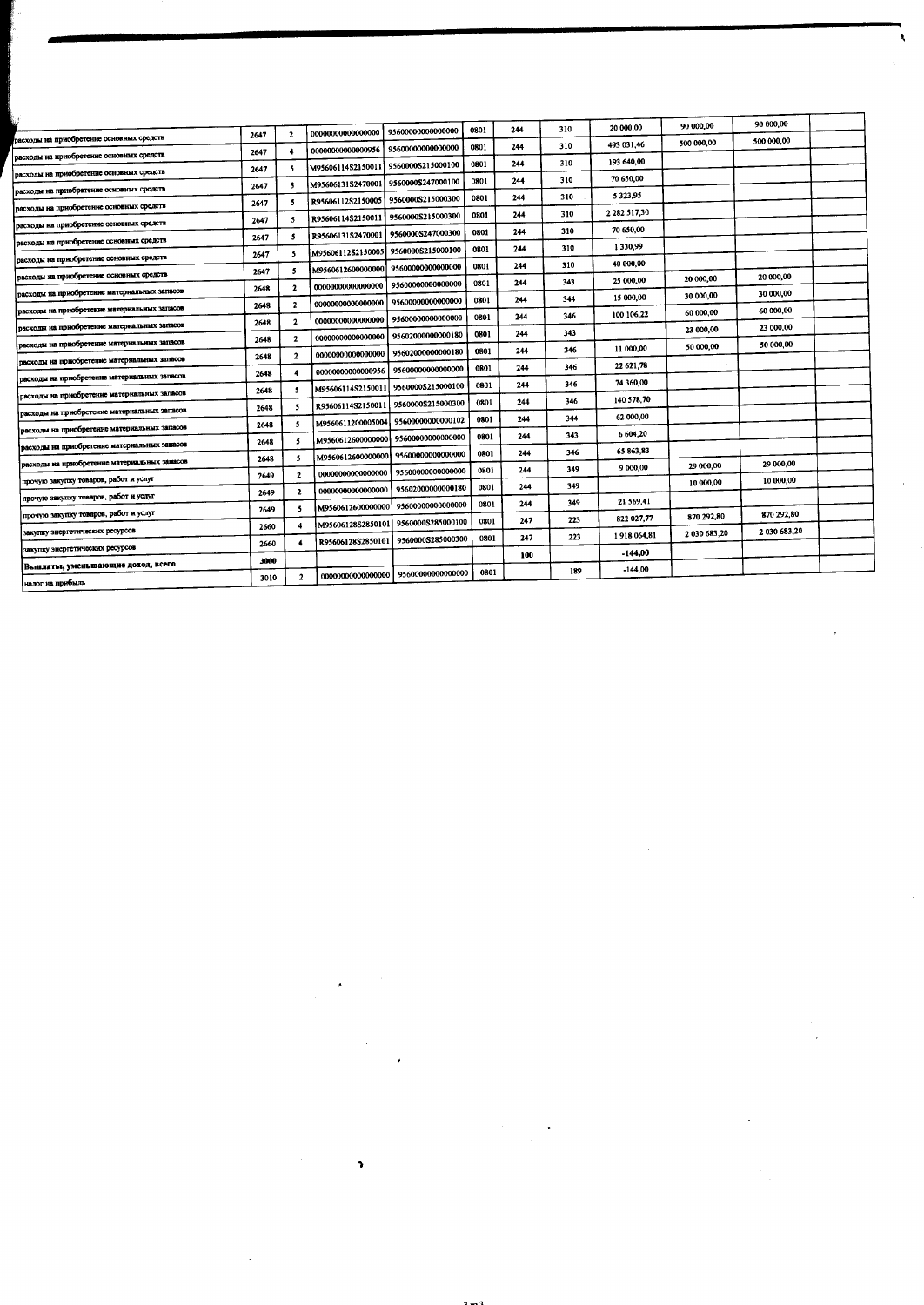Раздел 2. Сведения по выплатам на закупки товаров, работ, услуг

|         |                                                                                                                                            |                       |                   |                                 |                    |                           | Сумма                           |                                 |                      |
|---------|--------------------------------------------------------------------------------------------------------------------------------------------|-----------------------|-------------------|---------------------------------|--------------------|---------------------------|---------------------------------|---------------------------------|----------------------|
|         |                                                                                                                                            |                       |                   | Код по                          |                    |                           |                                 |                                 |                      |
|         |                                                                                                                                            | Коды                  | $\Gamma$ од       | классификац<br>бюджетной<br>Ħ   | Уникальны<br>й код | на 2021 г.                | на 2022 г.                      | на 2023 г.                      | пределами<br>g       |
| Ne n/n  | Наименование показателя                                                                                                                    | строки                | закупки<br>начала | Российской<br>Федерации<br>10.1 | 10.2               | финансовый год<br>текуший | планового периода<br>первый год | второй год планового<br>периода | планового<br>периода |
|         |                                                                                                                                            |                       |                   |                                 |                    | S                         | $\bullet$                       |                                 | œ                    |
|         |                                                                                                                                            | m                     | ₹                 | $\ddot{=}$                      | 4.2                |                           |                                 | 5 159 740,56                    |                      |
|         | Z                                                                                                                                          | 26000                 | ×                 |                                 |                    | 10 004 852,68             | 5 267 010,56                    |                                 |                      |
| 26000   | Выплаты на закупку товаров, работ, услуг, всего                                                                                            |                       |                   |                                 |                    |                           |                                 |                                 |                      |
|         | по контрактам (договорам), планируемым к заключению в соответствующем<br>финансовом году с учетом требований Федерального закона N 44-ФЗ и | 26400                 | ×                 |                                 |                    | 10 004 852,68             | 5 267 010,56                    | 5 159 740,56                    |                      |
| 26400   | Федерального закона N 223-ФЗ                                                                                                               |                       |                   |                                 |                    |                           |                                 | 4588740,56                      |                      |
|         | за счет субсидий, предоставляемых на финансовое обеспечение выполнения<br>в том числе:                                                     | 26410                 | ×                 |                                 |                    | 4826895,25                | 4 696 010,56                    |                                 |                      |
| 26410   | государственного (муниципального) задания                                                                                                  |                       |                   |                                 |                    | 4826895,25                | 4 696 010.56                    | 4588740,56                      |                      |
| 26411   | в соответствии с Федеральным законом N 44-ФЗ<br>в том числе:                                                                               | 2641                  | ×                 |                                 |                    |                           |                                 |                                 |                      |
|         | за счет субсидий, предоставляемых в соответствии с абзацем вторым пункта 1                                                                 | 26420                 | ×                 |                                 |                    | 4786851,21                |                                 |                                 |                      |
| 26420   | статьи 78.1 Бюджетного кодекса Российской Федерации                                                                                        |                       |                   |                                 |                    | 4786851,21                |                                 |                                 |                      |
|         | в том числе:                                                                                                                               | 26421                 | ×                 |                                 |                    | 1033850,90                |                                 |                                 |                      |
| 26421   | в соответствии с Федеральным законом N 44-ФЗ                                                                                               | न<br>26421            | ×                 | 0611200005                      |                    | 185 450,31                |                                 |                                 |                      |
| 26421.1 | $_{H3-HHX}$ <10.1>                                                                                                                         | −.<br>26421           | ×                 | 06112S2150                      |                    | 496250,00                 |                                 |                                 |                      |
| 26421.1 | $\frac{\text{m}}{\text{m} \cdot \text{m}}$ (10.1>:                                                                                         | Ξ<br>26421            | ×                 | 06113S2500                      |                    |                           |                                 |                                 |                      |
| 26421.1 | $\frac{\text{m}}{\text{m}}$ m $\text{m}$ $\text{m}$ $\text{m}$                                                                             | $\mathbf{I}$<br>26421 | ×                 | 06114S2150                      |                    | 2475 000,00               |                                 |                                 |                      |
| 26421.1 | $\frac{1}{2}$ HM $\frac{1}{2}$                                                                                                             | $\Xi$<br>2642         | ×                 | 0612600000                      |                    | 180 000,00                |                                 | 571 000,00                      |                      |
| 26421.1 | $\frac{\text{H3 HMX}}{20.1}$                                                                                                               | 50<br>264             | ×                 |                                 |                    | 391 106,22                | 571 000,00                      |                                 |                      |
| 26450   | за счет прочих источников финансового обеспечения                                                                                          |                       |                   |                                 |                    | 391 106,22                | 571 000,00                      | 571 000,00                      |                      |
|         | в соответствии с Федеральным законом N 44-ФЗ<br>в том числе:                                                                               | 26451                 | ×                 |                                 |                    | 200106,22                 | 200 000,00                      | 200 000,00                      |                      |
| 26451   |                                                                                                                                            | 26451.1               | ×                 |                                 |                    |                           |                                 |                                 |                      |
| 26451.1 | в том числе:за счет средств от предпринимательской деятельности и иной<br>$\frac{\text{m}}{\text{m}}$ mx <10.1>                            | 26451.2               | ×                 |                                 |                    | 371 106,22                | 371 000,00                      | 371 000,00                      |                      |
| 26451.2 | приносящей доход деятельности                                                                                                              |                       |                   |                                 |                    |                           |                                 |                                 |                      |
|         | Итого по контрактам, планируемым к захлючению в соответствующем                                                                            |                       |                   |                                 |                    | 10359680,82               | 5 267 010,56                    | 5 159 740,56                    |                      |
|         | финансовом году в соответствии с Федеральным законом N 44-ФЗ, по                                                                           | 26500                 |                   |                                 |                    | 10359680,82               |                                 |                                 |                      |
| 26500   | соответствующему году закупки                                                                                                              | 26510                 | 2021              |                                 |                    |                           | 5 267 010,56                    |                                 |                      |
| 26510   | в том числе по году начала закупки:                                                                                                        | 26510                 | 2022              |                                 |                    |                           |                                 | 5 159 740,56                    |                      |
| 26510   | в том числе по году начала закупки:                                                                                                        | 26510                 | 2023              |                                 |                    |                           |                                 |                                 |                      |
| 26510   | в том числе по году начала закупки.                                                                                                        |                       |                   |                                 |                    |                           |                                 |                                 |                      |

 $1 \text{ m}$  2

 $\frac{1}{2}$ 

Ņ

ś,